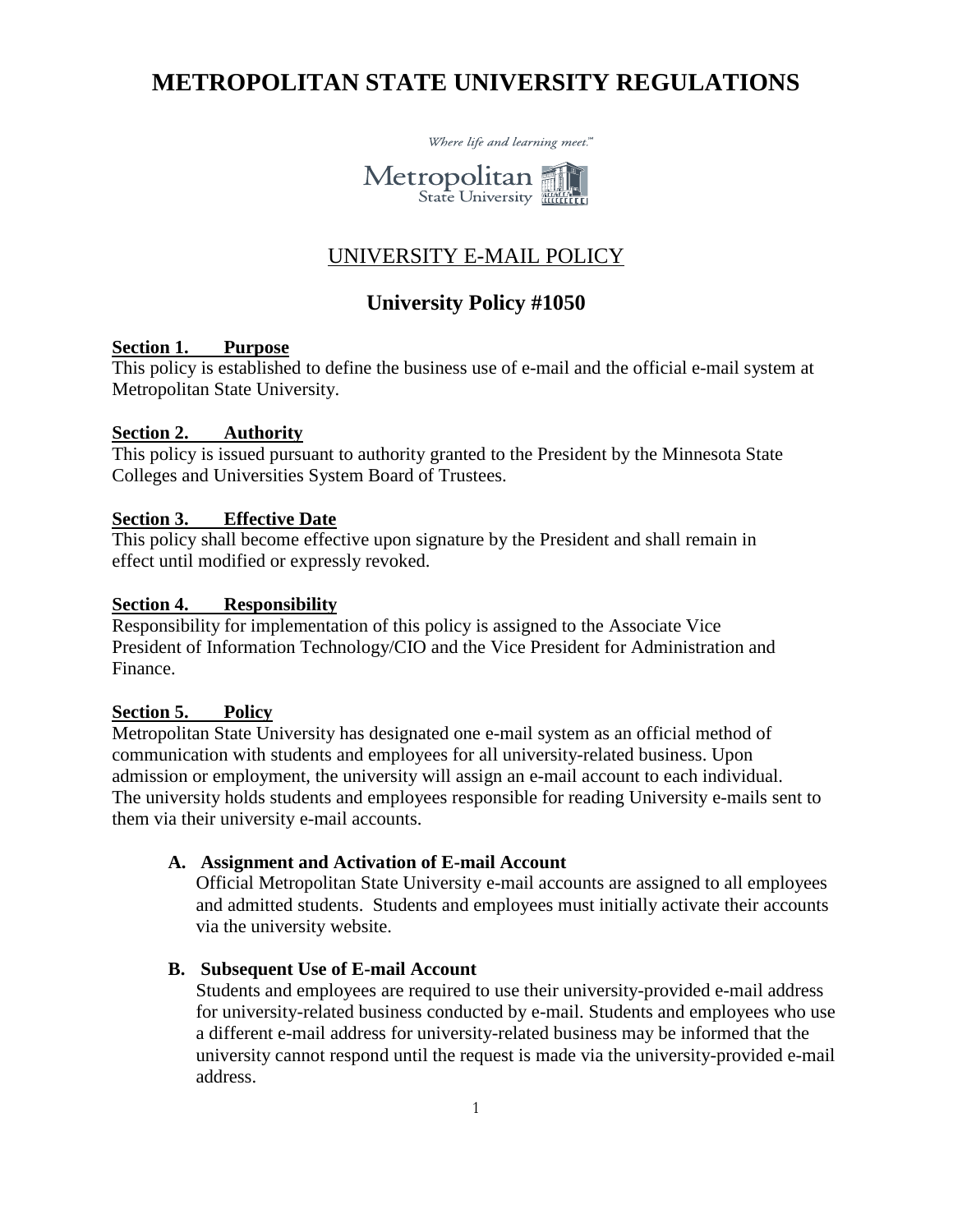### **C. Terms of E-mail Accounts**

- 1) The University will cancel inactive e-mail accounts. Student e-mail accounts with no academic activity for twelve months will be sent e-mail notifications one month before cancellation. Students who wish to continue using their e-mail accounts beyond one year without further course registration may do so, on an "opt-in" basis. The e-mail notification will refer students to a website on which they can request another year's access. Inactive students may extend their e-mail accounts for up to three years, after which time the accounts will be cancelled. Students will receive notification one month prior to cancellation.
- 2) New graduates of the University may continue using their e-mail accounts on an "opt-in" basis. New graduates who contact the University to request continued access will be referred to the website where they can "opt-in." Graduates whose accounts are inactive for one year will be sent an e-mail notifying them that their account will be cancelled unless they "opt-in" for another year. Graduates may continue their account access indefinitely.
- 3) E-mail accounts for employees are deleted upon separation from employment, with certain exceptions:
- i) Resident faculty who hold emeritus status may elect to retain their e-mail accounts.
- ii) E-mail accounts for community faculty are deleted upon authorization by the dean of their respective college or two years after their last class assignment, whichever occurs first.
- iii) Supervisors may request that accounts for separated staff remain active for a brief specified period of time, to allow time to communicate the staffing change to necessary parties who may be communicating through that account.

## **D. Compliance with Related Policies**

All messages must adhere to all pertinent policies, including but not limited to Metropolitan State University Acceptable Use of Information Technology Policy, available on the web site; MnSCU's Code of Conduct and Ethics; Minnesota Statutes 43A.38, Subd. 4 and 43.A39, Subd.2; and the Family Educational Rights and Privacy Act of (FERPA) 1974, as amended.

## **E. Required Uses of E-mail System**

For e-mail, employees must use the official university e-mail system when sending e-mails of a sensitive and confidential nature.

## **F. Unsolicited E-mail**

The university will attempt to minimize the amount of spam e-mail users receive. The university is not responsible for the content of messages received via spam or other unsolicited communications.